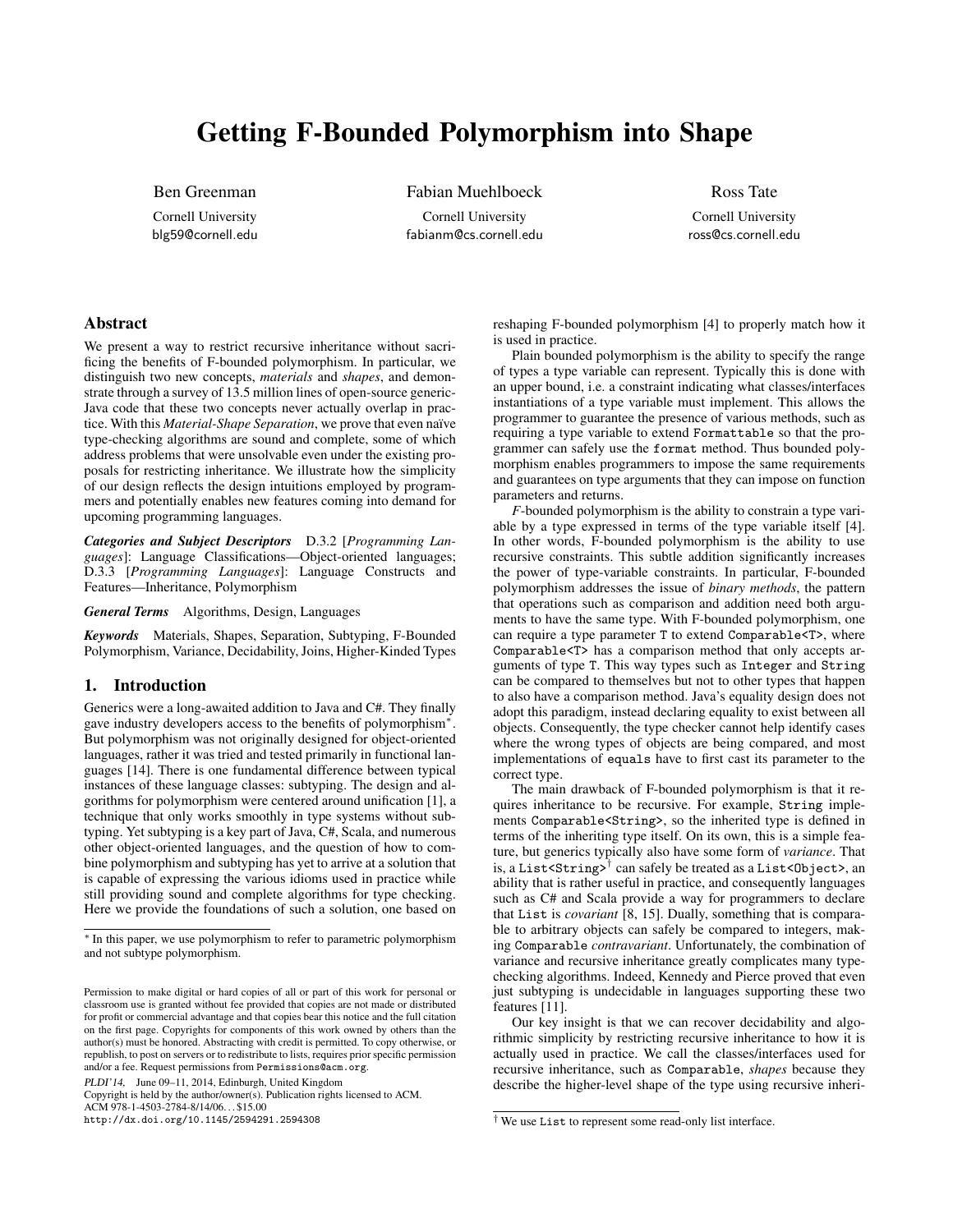tance. What we recognize is that shapes are used in a very restricted fashion in practice. In particular, shapes are never used in parameter types, return types, field types, and type arguments. Instead, we call the classes/interfaces used in those locations *materials*, because they are the types actually used for material exchanges across the components of a program. Our fundamental finding is that, should one require materials and shapes to be disjoint sets, the 13.5 million lines of generic-Java code we analyzed would be unaffected except for where the analysis identified flaws in the designs. We call this observed property *Material-Shape Separation*.

With this newfound understanding of industry code, we are able to formalize a decidable type system that is backwards compatible with Java as it exists in practice. The key insight is that most algorithms need only be defined on materials, since shapes are only ever used as constraints. Because shapes encapsulate all recursive inheritance, inheritance amongst materials is well founded, so even naïve strategies are guaranteed to terminate. With this, we solve open problems such as computable joins, and we solve them with simple, direct, and efficient machinery.

In summary, we make the following contributions:

- Section 2 anecdotal evidence suggesting that Material-Shape Separation is already an unrecognized idiom
- Section 3 a type-theoretic formalization of materials and shapes and Material-Shape Separation
- Section 4 a large survey of industry code demonstrating the compatibility of Material-Shape Separation with practice
- Section 5 type-checking algorithms exploiting Material-Shape Separation to achieve simplicity and decidability
- Section 6 potential applications of Material-Shape Separation to open type-checking challenges and new type-system features

We illustrate how our findings may enhance related work in Section 7, following with high-level lessons from our experiences in Section 8.

# 2. Background

Polymorphism and subtyping make a powerful combination, and as such both have been widely adopted by statically-typed major industry languages. They also make for a troublesome combination, as Kennedy and Pierce have shown that even subtyping with variant generics is undecidable without restriction [11]. Consequently, Kennedy and Pierce provided various restrictions that ensure decidability, the most notable of which is banning expansive inheritance, which has been adopted by C# [8]. But that solution requires a complicated algorithm, has poor blame properties, and does not work for more powerful systems like Java's wildcards [26]. Tate et al. proposed an alternative restriction that guarantees decidability for wildcards and uses a more efficient algorithm [20], but their restriction is less accommodating of contravariance. Regardless of which one might be better, both solutions grew from algorithmic perspectives, recognizing current practice only insofar as to show backwards compatibility with existing code. Thus, their acceptability is conditioned on there not being any compelling counterexamples. However, the following interface is such a compelling counterexample to both solutions:

### interface List<out E> extends Equatable<List<Equatable<E>>> {}

Here the definition uses the Equatable interface to express type-safe equality. Equality is a binary method, and so modern object-oriented practice suggests it be formulated using Fbounded polymorphism and recursive inheritance. Thus the signature guarantees that all lists implement type-safe equality. Ideally,

we would require that lists of E are equatable only when E extends Equatable<E>; however, most modern languages do not support such conditional inheritance, a feature we will discuss in more detail in Section 6.1. We bypass this limitation by making List<E> be equatable to lists of Equatable<E>, which will only exist when E extends Equatable<E>. Also, when E extends Equatable<E>, then List<E> will actually be a subtype of Equatable<List<E>> due to the covariance of List (hence the out annotation on the type parameter E) and the contravariance of Equatable (typically expressed with an in annotation). Thus, List<String> will be equatable with itself and so can be used as, say, the type of keys for hash maps, which require equality to be defined on their keys. Consequently, this design presents a solution to the important open problem of type-safe equality on lists. In fact, we know of no alternative solution to this problem using just the expressiveness of Java or C#'s generics.

This solution is rejected by both of the existing proposals to restrict generics for decidability. It uses expansive inheritance by having List<E> use List<Equatable<E>> in its inherited type, thereby violating Kennedy and Pierce's requirement [11]. It also uses nested contravariance, with Equatable being used at a noncovariant position in the inherited type, thereby violating Tate et al.'s requirement [20]. Yet this design is being rejected for reasons that industry developers would view as purely academic. In other words, the common case is being sacrificed for the corner case. So, to design a more practical restriction to generics, one must better understand the common case.

To that end we presented this design to our industry collaborators, and to our surprise they were strongly opposed to it. Despite the lack of any type-safe alternatives, and even admitting they found it to be a clever exploitation of features, they rejected it because they felt like it violated unwritten, and up to that point unrecognized, design principles. In particular, to them Equatable is only meant to describe types via constraints; it is not something to be passed around in lists. Using Equatable as a type argument violates the accepted use of the interface. From this we developed the concept of shapes, e.g. Equatable, and materials, e.g. List, and we designed a type system and typing algorithms based on the separation of these two concepts, i.e. the *Material-Shape Separation*.

Using Material-Shape Separation, we were able to develop a simple sound and complete subtyping algorithm, one capable of incorporating type equivalence even in invariant types, a problem raised by Tate et al. [20] and not well addressed by any of the existing proposals for restricting generics. More importantly, we developed a sound and complete algorithm for computing the join of two types, a problem raised by Smith and Cartwright [18] and also not well addressed by any of the existing proposals. We could even add higher-kinded constrained type variables and type lambdas with pointwise higher-kinded subtyping [17] and still maintain decidability of all these features. Finally, to justify that all this was indeed compatible with widespread industry practice and not just limited to our collaborators, we surveyed 13.5 million lines of open-source generic-Java code and found no violations of our design assumptions. Thus we have a decidable type system, with simple and efficient algorithms, that matches hitherto-unwritten design principles of industry practitioners.

### 3. Materials and Shapes

In this section, we define materials and shapes in full detail. This section culminates with the formalization of Material-Shape Separation, the key observation enabling the algorithms presented in Section 5. But first, we must establish the formal setting we are working within.

When discussing generics, variance is an important challenge. In Section 2, we used declaration-site variance, which is used by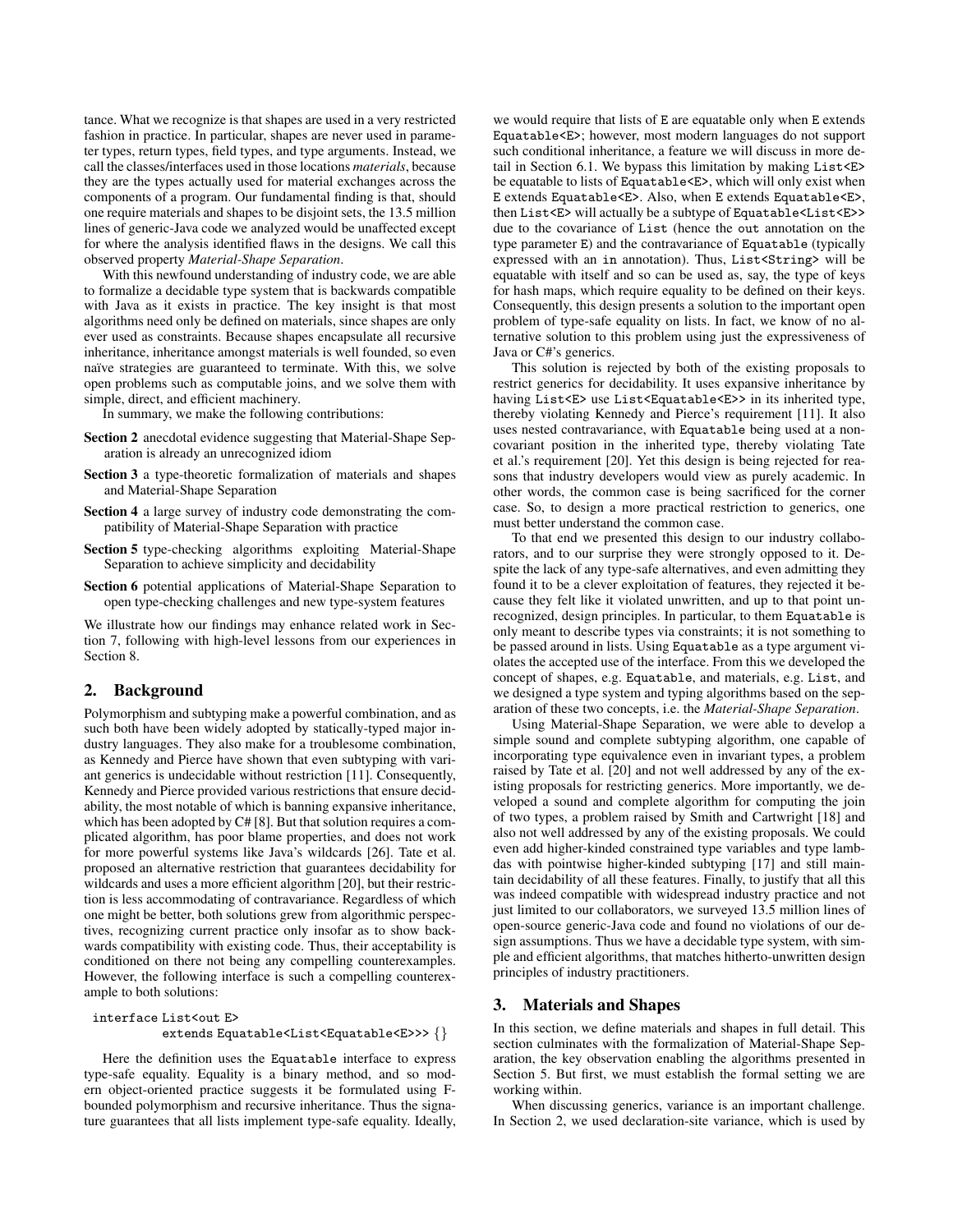C# and Scala [8, 15]. However, here we will be using use-site variance, a simplification of Java wildcards [6]. Tate discusses the relationships between these systems [19], but for this paper one need only understand that use-site variance is more expressive than declaration-site variance and discards the implicit constraints of wildcards, since the complications of implicit constraints far outweigh their usefulness [20].

In our simplified formalism, classes/interfaces  $C$  have exactly one type parameter; all the rules, algorithms, and proofs will be extended to arbitrary type parameters in Section 5.5. More importantly, when supplying a type argument to a class/interface, one provides both an in bound and an out bound. In terms of arrays, the in bound is what can be put into the array, and the out bound is what can be taken out of the array. Formally, the in bound is the argument to the contravariant portion of the class/interface and the out bound is the argument to the covariant portion of the class/interface. We also use  $\perp$  and  $\top$  as the subtype and supertype of all types. That way Java's  $C\langle ? \rightleftharpoons z \rightleftharpoons z \rightleftharpoons z \rightleftharpoons z \rightleftharpoons z \rightleftharpoons z \rightleftharpoons z \rightleftharpoons z \rightleftharpoons z \rightleftharpoons z \rightleftharpoons z \rightleftharpoons z \rightleftharpoons z \rightleftharpoons z \rightleftharpoons z \rightleftharpoons z \rightleftharpoons z \rightleftharpoons z \rightleftharpoons z \rightleftharpoons z \rightleftharpoons z \rightleftharpoons z \rightleftharpoons z \rightleftharpoons z \rightleftharpoons z \rightleftharpoons$  $\mathcal{C}\langle \text{in } \bot \text{ out } \tau \rangle$ , and  $\mathcal{C}\langle ? \text{ super } \tau \rangle$  to  $\mathcal{C}\langle \text{in } \tau \text{ out } \top \rangle$ .

#### 3.1 Materials

Materials are the classes/interfaces exchanged between separate components of a program and stored within the components of a program. More formally, they are the classes/interfaces that are used as parameter and return types for functions/methods/constructors as well as types of fields. Consequently, most classes/interfaces are materials.

Supposing  $M$  is the subset of classes/interfaces  $C$  that are materials, we define the grammar of our parameterized types as follows:

 $\dot{\tau} \coloneqq \perp | \top | \mathcal{M} \langle \texttt{in} \, \dot{\tau} \, \texttt{out} \, \dot{\tau} \rangle | \cdot$ 

The  $\cdot$  represents the single parameter of the inheriting type; a complete discussion of type variables appears in Section 5.4.

Observation that we make parameterized types  $\dot{\tau}$  be comprised of only materials. However, any class/interface can inherit any other; only the type arguments are restricted to materials. Thus we formalize inheritance as a relationship of the following form:

$$
\mathcal{C}\langle\,\cdot\,\rangle<::\mathcal{C}'\langle\dot{\tau}'\rangle
$$

We do not impose a grammar for specifying inheritance, rather we leave that to the language and assume it provides one. Consequently, we demand the following three properties in order to accurately model inheritance:

 $\mathcal{C}\langle \,\cdot\,\rangle<::\mathcal{C}'\langle\dot{\tau}'\rangle\quad\land\quad \mathcal{C}'\langle \,\cdot\,\rangle<::\mathcal{C}''\langle\dot{\tau}''\rangle$ 

**Transitivity** 

⇓  $\mathcal{C}\langle \,\cdot\, \rangle <::\mathcal{C}''\langle \dot{\tau}''[\,\cdot\ \mapsto \dot{\tau}'] \rangle$ 

Finiteness For all classes/interfaces  $C$  and  $C'$ , the set of parameterized types  $\dot{\tau}'$  such that  $\mathcal{C}\langle \cdot \rangle \langle \dot{\tau}' \rangle$  holds is finite.

**Acyclicity** There is no C and  $\dot{\tau}'$  such that  $C\langle \cdot \rangle \langle :C\langle \dot{\tau}' \rangle$  holds.

Typically this relationship will be derived from some simpler one via transitive closure, but we require transitivity in order to simplify many of our formalisms. Nonetheless, with a little care one can easily reformulate our system for a non-transitive inheritance relationship. On a related note, we will use  $\leq$ :: to denote the reflexive closure of  $\lt$ ::.

#### 3.2 Shapes

Shapes capture the recursive aspects of inheritance and are the reason we need F-bounded polymorphism [4] rather than just plain bounded polymorphism. For example, the common Java interface Comparable is a shape because classes such as Integer implement Comparable<Integer>, a type defined in terms of the class/interface inheriting it. In current practice, only a few class-

```
interface Graph<G extends Graph<G,E,V>,
                E extends Edge<G,E,V>,
                V extends Vertex<G,E,V>> {
    List<V> getVertices();
}
interface Edge<G extends Graph<G,E,V>,
               E extends Edge<G,E,V>,
               V extends Vertex<G,E,V>> {
    G getGraph();
    V getSource();
    V getTarget();
}
interface Vertex<G extends Graph<G,E,V>,
                 E extends Edge<G,E,V>,
                 V extends Vertex<G,E,V>> {
    G getGraph();
    List<E> getIncoming();
    List<E> getOutgoing();
}
class Map extends Graph<Map,Road,City> {...}
class Road extends Edge<Map,Road,City> {...}
```
class City extends Vertex<Map,Road,City> {...}



es/interfaces are shapes, but those classes/interfaces are often used widely throughout the project.

From our observations, shapes arise in practice for two main reasons. The primary one is to encode a form of self types [2]. That is, the type parameter of the shape is meant to represent the type implementing that shape. This is useful for binary methods, such as comparisons and equalities, as well as algebraic operations, such as addition, negation, and multiplication. Negation is an important example because it illustrates that self types are not just used for binary methods.

The second use of shapes is type families [5]. A type family is a codependent group of classes/interfaces. A classic example is graphs, edges, and vertices. A graph consists of edges and vertices; edges connect vertices and reside within a graph; and vertices have connecting edges and reside within a graph. The challenge is designing this group such that when one extends it, say with mutability, then all components can refer to the other components and know they are also mutable. To accomplish this with shapes, each interface takes three type parameters, one for graphs, one for edges, and one for vertices, and all bounded to indicate so. Extensions of the type family then impose additional constraints on the type parameters to indicate the guaranteed additional functionality. We illustrate this design pattern in Figure 1.

To formalize the recursive nature of inheritance with shapes, we first define a labeled graph describing how classes/interfaces are used in inheritance:

$$
\frac{\mathcal{C}\langle \cdot \rangle \langle :: \mathcal{C}'\langle \dot{\tau}' \rangle}{\mathcal{C} \rightarrow \mathcal{C}'}
$$
 
$$
\frac{\mathcal{C}\langle \cdot \rangle \langle :: \mathcal{C}'\langle \dot{\tau}' \rangle \mathcal{C}'' \text{ occurs in } \dot{\tau}' \rangle}{\mathcal{C} \xrightarrow{\mathcal{C}' \mathcal{C}' \Rightarrow \mathcal{C}''}
$$

If one were to require classes/interfaces to inherit only types that are already defined, then this usage graph would be acyclic, and subtyping can be proven decidable by using a topological ordering of the classes/interfaces. However, in a system with recursive inheritance, such a topological ordering does not exist. Shapes  $S$ are the classes/interfaces such that if the edges labeled with shapes were removed from the usage graph then it would be acyclic. Thus shapes are the classes/interfaces preventing the topological ordering that would make subtyping easily decidable.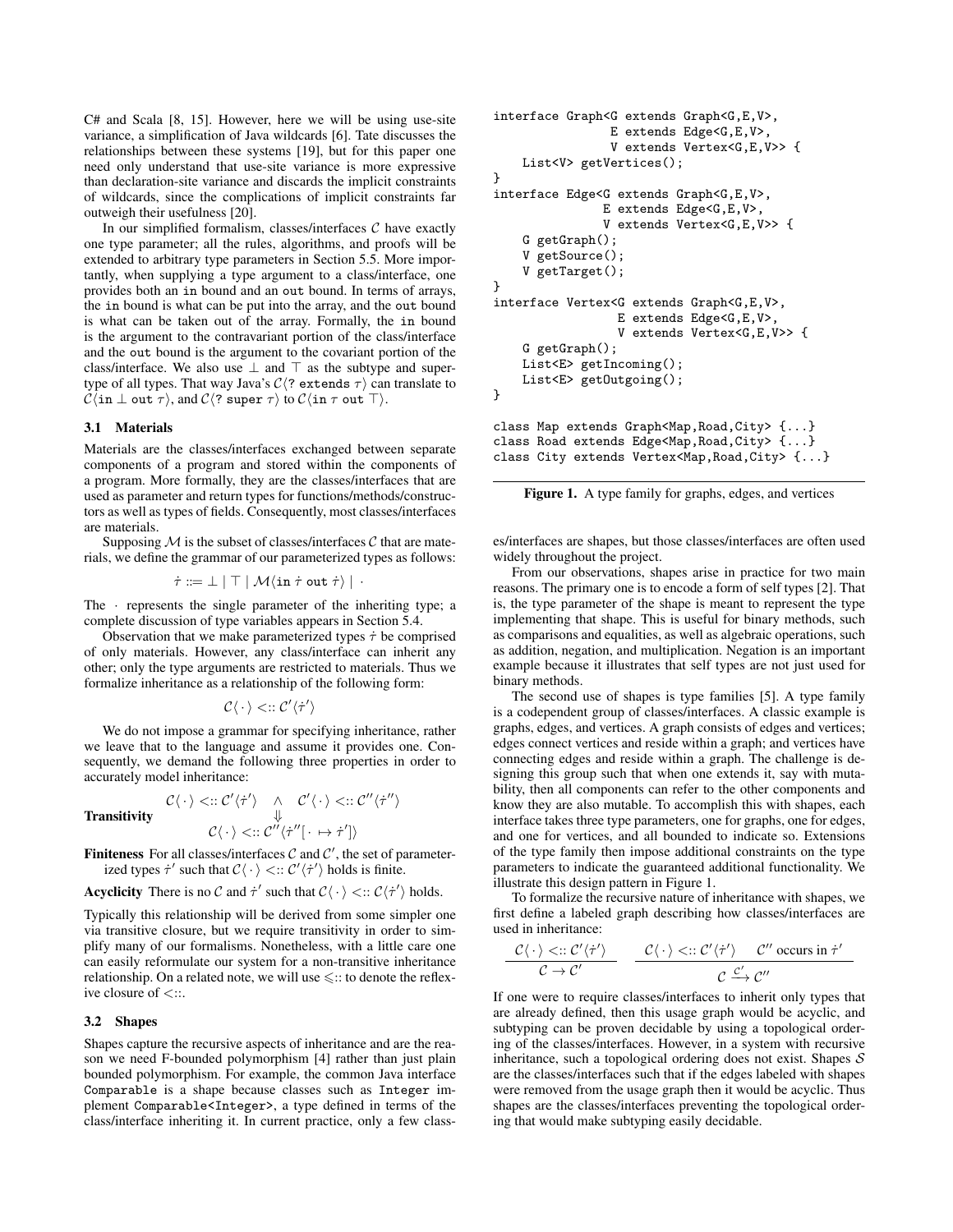As an example, consider the following class declarations.

```
interface Comparable<E> {}
class Vector<E> {}
class Matrix<E extends Comparable<E>>
         extends Vector<Vector<E>> {}
class Float extends Comparable<Float> {}
```
These result in the following usage graph.



The unlabeled edge from Matrix to Vector is due to the direct extension class Matrix extends Vector<...> and the labeled edge is due to Vector<X> being the type argument to Vector<...> in that extension. The Float class has a self loop labeled Comparable, creating a cycle in the usage graph containing Comparable, indicating that Comparable is a shape. Note that the constraint on Matrix's parameter E has no effect on this graph; we discuss the role of type variables in Section 5.4.

### 3.3 Separating Materials and Shapes

While it is theoretically possible to have a class/interface be used as both a material and a shape, our aforementioned interaction with developers suggests there is a natural tendency to keep these two patterns separate. Here we formalize that assumption.

Material-Shape Separation. *Let*M*be all classes/interfaces used as type arguments. For some set* S *of classes/interfaces such that removing all edges labeled with an element of* S *from the usage graph results in an acyclic graph,* M *and* S *are disjoint.*

Although this formalization does not need  $\mathcal M$  and  $\mathcal S$  to cover  $\mathcal C$ , it is convenient to simply define  $M$  as all non-shapes. In this way, unless a programmer explicitly declares a class/interface to be a shape, they are free to use that class/interface without restriction outside the class/interface hierarchy.

Under this design, our List example is still rejected, but for more intuitive reasons. First, the designer would specify that Equatable is a shape. Then, when defining List, our system would indicate that Equatable cannot be used as an argument to List due to being a shape. Hence the cause and effect are clear to the designer, who can then focus on finding a type-safe alternative. Regrettably, this leaves our problem with Equatable unsolved, which we defer to future work as discussed in Section 6, but it prevents programmers from creating unconventional designs, assuming that such designs are indeed unconventional, which we verify in the next section.

### 4. Industry Compatibility

To support our claim that Material-Shape Separation captures an industry-wide idiom, we present the findings of our scientific inquiry into current practices. Over 13.5 million lines of generic-Java code across a total of 62 open-source projects, taken primarily from the Qualitas Corpus [21], show no alarming cases where separation was broken. A table of all projects we analyzed and some relevant statistics we collected can be found in the technical report [7]. Projects ranged in scale and function from the jFin finance library to the massive NetBeans IDE, the median size being approximately 60,000 lines of code. As such, our sample set contains a wide range of styles and design principles. Nevertheless, the

projects conformed to our system, suggesting that one can enforce Material-Shape Separation in existing languages, as well as in new ones, without breaking compatibility with existing code bases.

### 4.1 Methodology

After forming our collection of projects, we modified the source code of openjdk to generate the usage graphs of Section 3.2 from the classes/interfaces of each project. From these graphs, we extracted the labels of the edges constituting simple cycles. These labels formed our set of shapes  $S$ , and all other classes/interfaces formed our set of materials M. Another compiler pass then searched for occurrences, if any, of shapes being used as materials, thereby violating Material-Shape Separation.

### 4.2 Findings

Barring a few caveats discussed below, the entire body of 62 projects never violated Material-Shape Separation. In fact, every shape we encountered was either an encoding of self types or type families, as we had expected. The type family we encountered happened to be precisely for representing graphs. In the findbugs project, interfaces GraphVertex and GraphEdge, and classes AbstractVertex and AbstractEdge, constituted type families at the interface level, and at the class level, similar to the design in Figure 1. Some custom shapes, hadoop's WritableComparable as well as findbugs's AnnotationEnumeration, are simple extensions of Comparable. In fact, WritableComparable is actually just an encoding of an intersection type, which will be discussed in Section 5.2. As for self types, Comparable and Enum are the two incorporated into Java's libraries and are the most widely used. Moreover, the remaining nine remaining shapes were all custom applications of self types. All counted, there were 17 shapes in total, listed in the technical report [7], none of which were used as materials.

### **Caveats**

The above statements make a few simplifications, namely eliding technicalities caused by programmer errors and Java limitations. First, there were uses of the shapes outside of inheritance and type-variable constraints. However, all these uses were in the form of raw types (except in one case where the type argument was simply an unconstrained wildcard, thereby not utilizing the type argument). That is, the programmers used shapes as materials only when bypassing Java's type system, sacrificing type safety. These were either results of poor utilization of generics (e.g. failing to use F-bounded polymorphism in order to ensure type safety) or involved casting wherein Java can only enforce raw types due to type erasure [6].

Because none of these uses of shapes as materials actually used their type argument, it is still possible to incorporate them into our system. For each shape, we can associate a new parameterless material inherited by the shape. This material is not inherited recursively, so it is not a shape. We can substitute all the above raw (or wildcarded) misuses of the shape with the new parameterless material inherited by that shape. Thus, since the arguments of shapes are never used in the code bases, through this encoding they still all satisfy Material-Shape Separation. Regardless, it is better to view these few instances as abuses of the type system rather than as reflective of design principles.

The second caveat is due to the following class in openjdk:

public class Env<A> implements Iterable<Env<A>> {}

Because of this one class, we originally inferred Iterable to be a shape, even though this inheritance clause is never actually made use of by the code base nor exposed by the API and so should not have been present. Iterable is used widely as a material, so this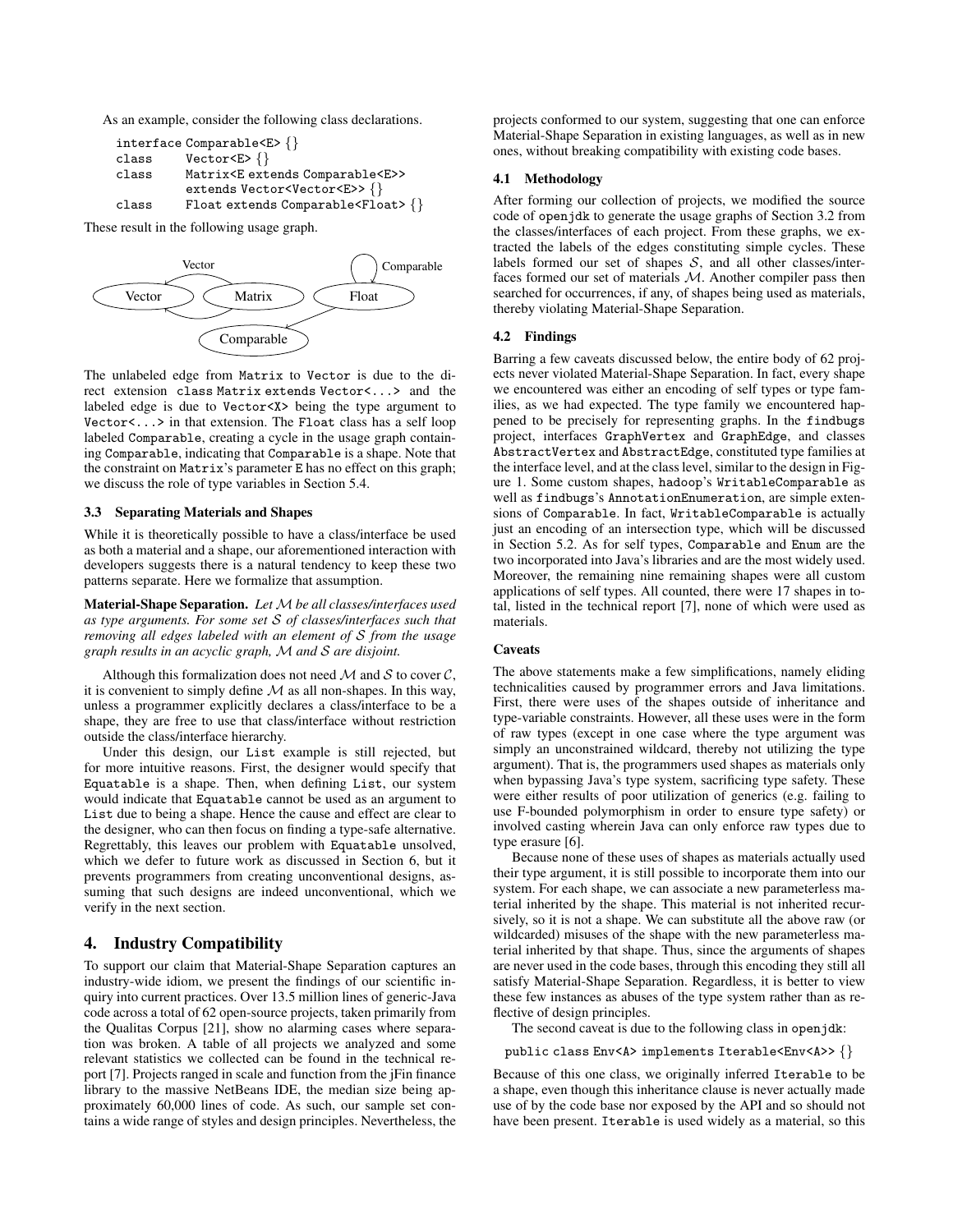inference caused many false alarms, demonstrating the danger of inferring shapes rather than having them be explicitly identified by the programmer.

### 4.3 Ceylon

One might be surprised by how few shapes we discovered in use: roughly one shape per million lines of code. However, every shape had a key and distinct role in its respective architecture design. We simply have recognized these as special cases and classified their distinction. Nonetheless, one might worry that our observations may not persist over more designs given the limited sample we draw our conclusions from here. Similarly, our observations might only apply to Java because of the burden Java imposes upon using generics. To address this issue, we have adapted our analysis to Ceylon, a language recently designed and released by Red Hat that fully embraces generics. Self types and type families are directly supported by Ceylon, and Ceylon uses shapes to support features such as operator polymorphism [3]. Thus, shapes appear much more frequently in Ceylon than in Java, providing a denser sample.

We presented Material-Shape Separation and our corresponding results to the Ceylon team. They found the analysis and applications compelling and simple enough that within a day they had implemented a branch of their compiler that enforced Material-Shape Separation. They decided to treat precisely the self types and type families as shapes instead of using our inference technique. They used the modified compiler on all the committed code that had been developed in the language, either by the designers implementing core modules or by contributors adding new modules to the open-source project, and found only one counterexample to Material-Shape Separation. This counterexample was a labeledtree design similar to the problematic Tree example to be discussed in Section 5.1. It was a quickly-drafted practical implementation of a JSON API, and its design was already in contention at the time. Furthermore, this instance is easily resolved by adding a children attribute to the class in place of the extension clause, similar to the example we include in Section 6. The designers have continued to confirm that unconstrained programmers still naturally adhere to Material-Shape Separation even with their more expressive type system. Their current stance is that they will likely integrate Material-Shape Separation into Ceylon 2.0.

### 5. Applications

Having introduced the formal definitions of materials and shapes and demonstrated their compatibility with existing code bases, we now describe how we can exploit our newfound Material-Shape Separation to design simple, sound, and complete type-checking algorithms. This section presents five results immediately realizable through shapes: the decidability of subtyping, the support for non-syntactic type equivalence, the existence of joins, the ability to constrain type variables, and the incorporation of higher-kinded types. In Section 6, we will discuss additional existing challenges and new features we hope to address in future work by extending the techniques we present here.

### 5.1 Decidability of Subtyping

Recall the example List design:

interface List<out E> extends Equatable<List<Equatable<E>>> {}

javac‡ handles most uses of this design correctly. However, this design violates both Kennedy and Pierce's and Tate et al.'s restrictions on generics [11, 20], and consequently we can use it to cause javac to stack overflow.

Consider the following use of the List design:

# class Tree extends ArrayList<Tree> {}

In one line, it implements a mutable unlabeled tree. Furthermore, since ArrayList implements List, we also get the correct equality implementation for trees with no additional effort. But upon actually equating two trees, javac throws a StackOverflowError.

Understanding why the type checker fails is crucial to understanding the surprising challenges behind generics. To check a use of the equality operation, the type checker needs to verify that the left type implements Equatable of the right type. Here this reduces to checking that Tree is a subtype of Equatable<Tree>. This simple question evolves into the following infinite progression of subtyping reductions:



Note that the final state of the above is the same as the initial state, forming a loop that causes the infinite digression. What is surprising is that this infinite digression corresponds to a *valid* infinite proof of subtyping (refer to Tate et al. for more details [20]). These infinite proofs are what make subtyping so difficult to decide, since they imply that an algorithm can in fact make good progress in each step but still never be able to finish. However, with Material-Shape Separation, all proofs of subtyping are finite, so any such algorithm is guaranteed to terminate.

To demonstrate this, we first formalize *extended* types σ. Extended types are not used in practice, but we can guarantee decidable subtyping even for extended types, so we present them here to provide more informed options for language designers.

$$
\sigma := \bot \mid \top \mid \mathcal{C}\langle \mathtt{in}\ \sigma\ \mathtt{out}\ \sigma \rangle
$$

The primary difference between  $\sigma$  and  $\dot{\tau}$  is that  $\sigma$  allows arbitrary classes/interfaces  $C$  rather than just materials  $M$ . Consequently, extended types may use shapes, even as type arguments. The intuition behind this is that, for subtyping, our separation of materials and shapes need only be imposed upon the class/interface hierarchy and not on types elsewhere in the program. The second difference is that  $\sigma$  is not parameterized; we will address the issue of type variables shortly in Section 5.4.

Figure 2 formalizes subtyping on extended types. The rule for subtyping classes/interfaces combines inheritance and use-site variance into one step. The subtlety here is substitution, described in the table in Figure 2 above the subtyping rules, which has to deal with the fact that there are two type arguments for a single type parameter. This substitution replaces all contravariant uses of the type parameter with the in argument, and all covariant uses with the out argument. This technique combines the subtyping and tightapproximation algorithms of Tate [19] into one rule.

The subtyping rules are syntax directed and so specify a sound and complete decision algorithm *provided* we can guarantee the

<sup>‡</sup> When we refer to javac we mean the OpenJDK 1.7.0 25 type checker.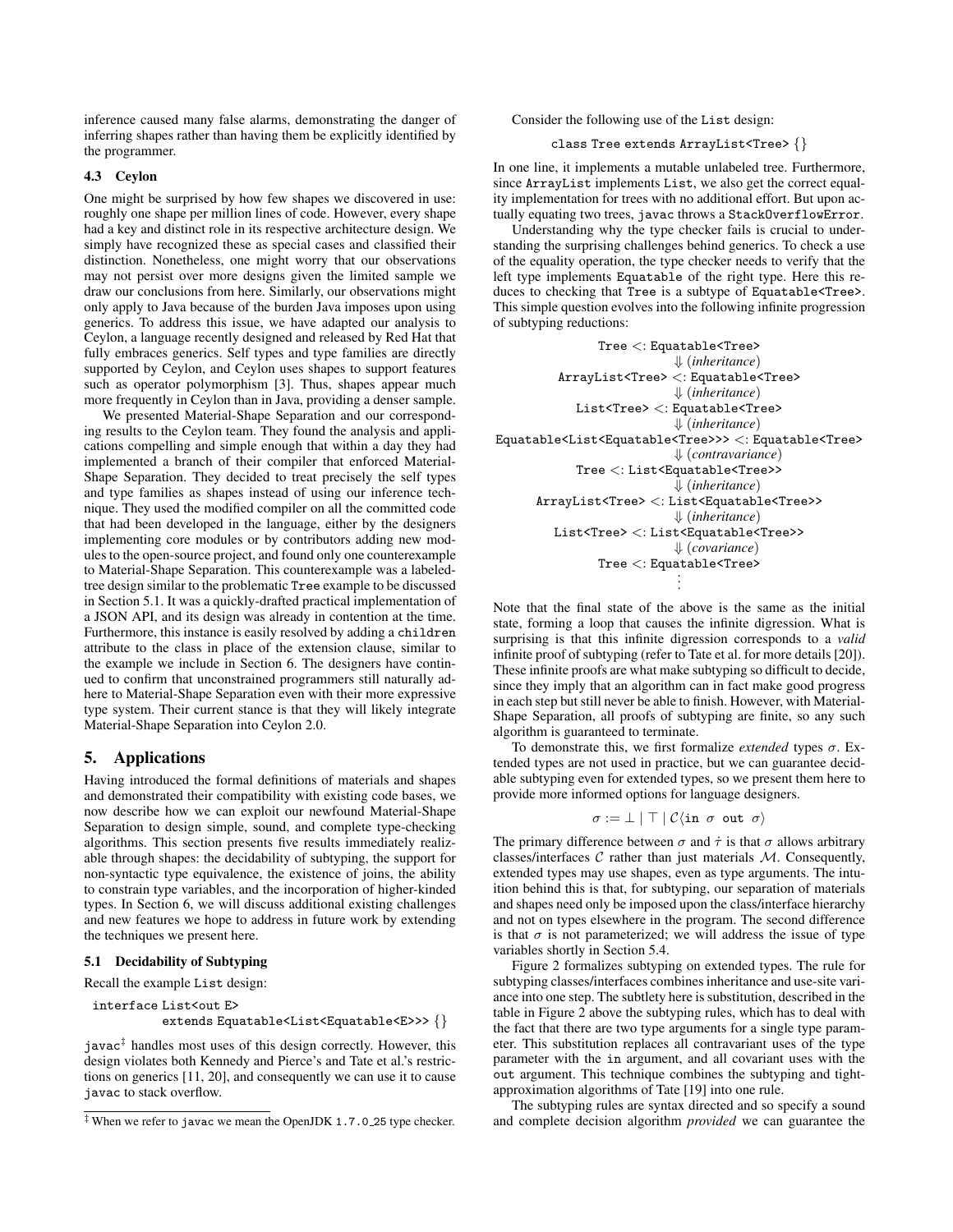

Figure 2. Algorithmic subtyping rules

process terminates. Our finiteness assumption on <:: prevents infinite branching at any point. Consequently, the only remaining source of non-termination is the potential for infinite proofs, much like in our example earlier. This brings us to our main theorem.

Theorem 1. *Under Material-Shape Separation, all proofs of subtyping as specified in Figure 2 are finite.*

*Proof.* The major insight is that Material-Shape Separation implies that new uses of shapes are never introduced when applying inheritance in subtyping since shapes can never occur in the type arguments of inherited classes/interfaces. Thus we can define a wellfounded two-part measure on extended types  $\sigma$ .

The first part,  $|\sigma|$  formalized in Figure 3, is the maximum layering depth of shapes in the extended type, where a layer is a shape occurring syntactically inside a type argument to another shape. This part of the measure is completely agnostic to the inheritance hierarchy, since we know that inheritance cannot introduce new layers of shapes so long as it satisfies Material-Shape Separation. Thus recursion in inheritance causes no problems.

The second part,  $|\sigma|$  formalized in Figure 3, specifies the maximum number of proof steps that can be taken from any situation where  $\sigma$  is on either side of a subtyping judgement until reaching a shape at the top level (thereby next reducing the first part of the measure) or terminating. The challenge is to prove that this measure is well defined; in other words, the calculation  $|\sigma|$  must terminate. This is clear by structural induction *provided* each parameterized measure  $M_{\mathcal{M}}$  is well defined. The parameterized measure  $M_{\mathcal{M}}$ is a function on measures indicating how applying inheritance affects the measure of a M type. The key observation is that  $M_{\mathcal{M}}$ only uses the parameterized measures of inherited *materials*. Due to Material-Shape Separation, well foundedness of material inheritance enables us to assume that those parameterized measures are already well defined, thereby making  $M_{\mathcal{M}}$  well defined.

This two-part measure on types can be adapted into a measure on subtyping judgements. We define the measure of a judgement  $\vdash \sigma \lt: \vdots \sigma'$  as the lexicographic ordering  $(|\sigma| + |\sigma'|)$  followed by  $(|\sigma| + |\sigma'|)$ . One can easily verify that for each rule the measure of the premises is always strictly less than the measure of the conclusion, thereby guaranteeing that any proof will be finite even if infinite proofs were permitted.  $\Box$ 

Corollary 1. *Under Material-Shape Separation, subtyping as specified in Figure 2 is decidable.*

What is remarkable about this result is that our subtyping algorithm is more naïve than prior solutions and yet is still both sound and complete under Material-Shape Separation. For example, Kennedy and Pierce's prohibition against expansive inheritance



Figure 3. Measures for extended/parameterized types

does not prevent infinite proofs; it only ensures all infinite proofs eventually cycle thanks to results from Viroli [27]. Therefore, their algorithm requires keeping a list of all the subtyping judgements that arose earlier in the recursion stack and checking them against the current judgement for syntactic identity before proceeding to process the judgement as usual in order to determine if they are in an infinite cyclic proof [11]. While not as computationally difficult, Tate et al. prevent infinite recursion by treating invariant types as a special case using syntactic unification [20]. Notice that both these approaches rely on syntactic identity, whereas we only use recursion, which brings us to our next contribution.

#### 5.2 Equivalences

Syntactic identity of types can be troublesome for type systems in which there are multiple ways to express the same type. In practice, this has not been a large problem because many existing type systems have the property that all equivalent types are syntactically identical. However, newer and more expressive languages cannot rely on syntactic identity. Tate et al. presented some issues with this flawed assumption in Java, illustrating that semantically equivalent types can be written differently and that consequently javac rejects programs due to such shallow syntactic differences [20]. Tate et al.'s own algorithm actually also relies on syntactic identity, so they describe a complex multipass process for canonicalizing types. Ideally such complications would not be necessary because they can be rather brittle and sensitive to changes in the language design. Our system has no such problem. Syntactic identity is never used in our subtyping algorithm, so type equivalences are already incorporated and decidable.

To describe the circumstances more formally, let us suppose we make the following extension to our types:

$$
\begin{array}{ll}\n\dot{\tau} & ::= \cdots \mid \mathcal{M} \langle \text{inv } \dot{\tau} \rangle \\
\sigma & ::= \cdots \mid \mathcal{C} \langle \text{inv } \sigma \rangle\n\end{array}
$$

The inv annotation indicates an invariant usage of the type argument. In many systems, this is the default. We previously used only the in and out arguments because inv represents the special case where both arguments are the same; however, existing type systems are more accurately formalized with an inv annotation.

In such systems, subtyping is specified with the following additional rules:

$$
\begin{array}{c} \mathcal{C}\langle \, \cdot \, \rangle \leqslant :: \mathcal{C}'\langle \dot{\tau}' \rangle \\ \hline \quad \vdash \sigma_i' <: \dot{\tau}'[\, \cdot \, \mapsto \sigma] \quad \vdash \dot{\tau}'[\, \cdot \, \mapsto \sigma] <: \sigma_o' \\ \hline \quad \vdash \mathcal{C}\langle \verb"inv"\, \sigma \rangle <: \mathcal{C}'\langle \verb"in"\, \sigma_i' \verb"out"\, \sigma_o' \rangle \end{array}
$$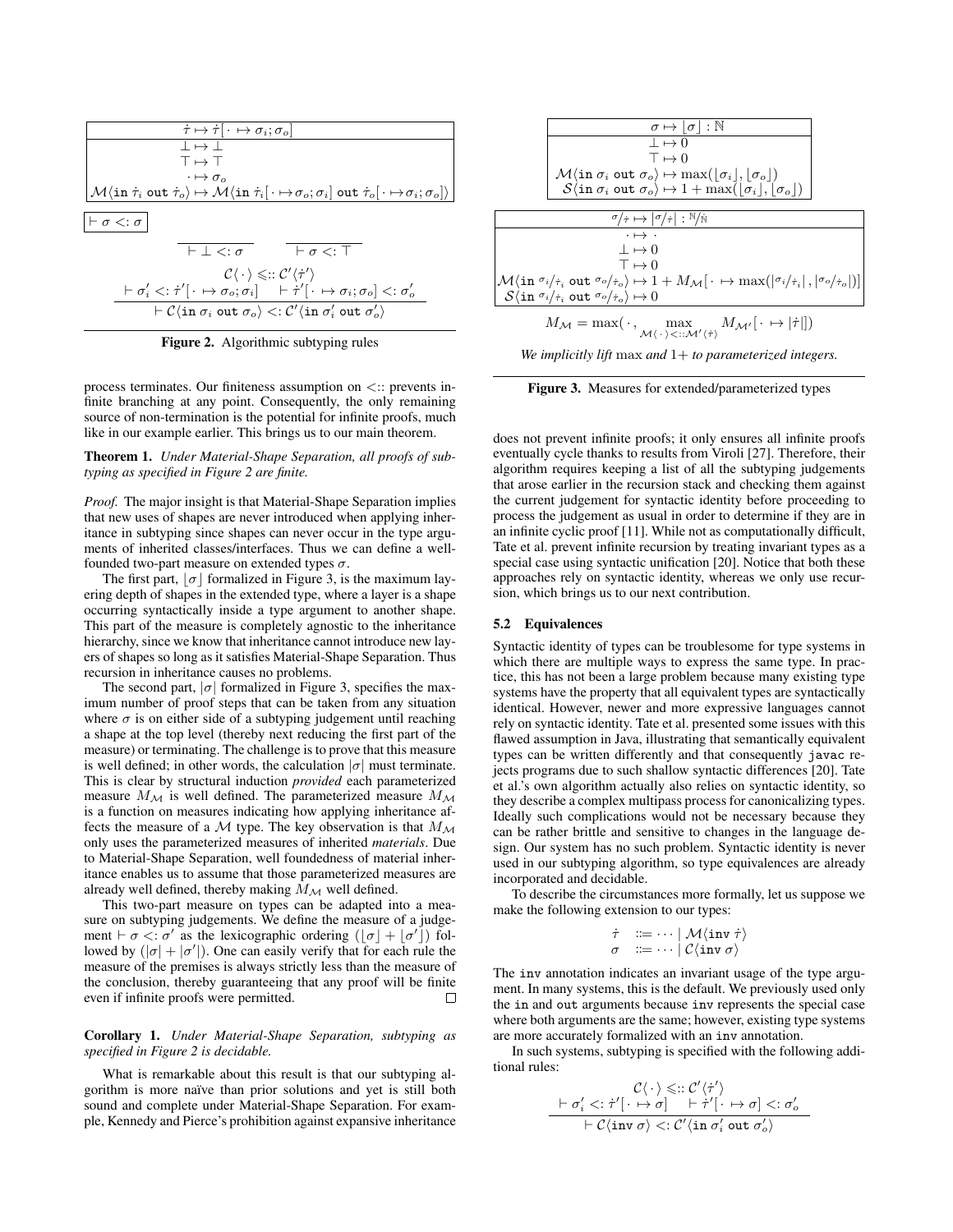$$
\mathcal{C}\langle \cdot \rangle \leq \mathcal{C}\langle \tau' \rangle
$$

$$
\mathcal{T}'[\cdot \mapsto \sigma] = \sigma'
$$

$$
\mathcal{C}\langle \mathbf{inv} \sigma \rangle \leq \mathcal{C}'\langle \mathbf{inv} \sigma' \rangle
$$

The second rule uses syntactic identity. This is the status quo in many type systems and algorithms, but it does not interact well with other type features.

To demonstrate the problem, suppose we were to add intersection types. To do so, we would make the following extensions to our system:

$$
\begin{array}{ccc}\n\dot{\tau} & \cdots & \dot{\tau} & \dot{\kappa} & \dot{\tau} \\
\sigma & \cdots & \dot{\sigma} & \dot{\kappa} & \sigma \\
\hline\n\vdots & \ddots & \dot{\sigma} & \dot{\kappa} & \sigma\n\end{array}
$$
\n
$$
\begin{array}{ccc}\n\downarrow & \sigma_{i} & \dot{\kappa} & \dot{\sigma}_{i} & \dot{\kappa} & \sigma_{i} \\
\hline\n\downarrow & \sigma_{1} & \dot{\kappa} & \sigma_{2} & \dot{\kappa} & \sigma_{i} \\
\hline\n\end{array}
$$

With intersection types one can require a field to be both iterable and serializable using the type Iterable<T>&Serializable. Such a type is not expressible in Java, and consequently programmers often opt to leave the Serializable requirement implicit and manually cast when necessary, somewhat defeating the purpose of a static type system.

Given such a feature, one might eventually obtain an object Array<Iterable<T>&Serializable>, where Array is an invariant type (we have slipped to declaration-site variance for sake of clarity). Similarly, a function might demand an object of type Array<Serializable&Iterable<T>>. The question is whether the former can be used for the latter. The answer seems to be obviously yes, since & is a commutative operator, but the type systems and algorithms using syntactic identity would reject such a coercion since the two intersections are written differently. At first this might seem easy to fix, but the problem is subtler than it appears. In particular, Serializable and Iterable have no direct connection to each other, making this is an easy example. But we could also have the type Iterable<T>&List<T>, in which case the left is a supertype of the right and therefore redundant. That is, Iterable<T>&List<T> is equivalent to List<T>. Thus determining equivalences of intersections relies on subtyping, and determining proper subtyping relies on determining equivalences, producing a circularity.

This troublesome circularity is best illustrated with the following class definition:

### class Foo extends Array<Foo&Array<Foo>> {}

Now consider whether Foo is a subtype of Array<Foo>. The subtyping holds iff Foo&Array<Foo> is equivalent to Foo, and that equivalence holds iff Foo is a subtype of Array<Foo>. Thus we have a circular dependency, so we can answer yes to both or no to both and in either case we have a consistent system. This situation is due to the problematic infinite proofs we discussed earlier.

Fortunately, having observed Material-Shape Separation, we recognize that the above example is impractical and need not be addressed. Moreover, our encoding of invariant types replaces the rule using syntactic identity with the following rule:

$$
\mathcal{C}\langle\,\cdot\,\rangle \leq \colon \mathcal{C}'\langle\dot{\tau}'\rangle \vdash \sigma' <: \dot{\tau}'[\, \cdot \, \mapsto \sigma] \quad \vdash \dot{\tau}'[\, \cdot \, \mapsto \sigma] <: \sigma \vdash \mathcal{C}\langle \verb"inv"\, \sigma \rangle <: \mathcal{C}'\langle \verb"inv"\, \sigma' \rangle
$$

Hence our system already uses type equivalence rather than syntactic identity. Plus, our strategy for guaranteeing all proofs are finite easily extends to incorporate intersections. Put together, these properties give a sound and complete subtyping algorithm with intersections that uses type equivalence rather than syntactic identity.

# 5.3 Joins

Whereas our subtyping results applied to extended types, our remaining findings only apply to non-extended types  $\tau$ :

$$
\tau ::= \bot \mid \top \mid \mathcal{M}\langle \mathtt{in}~ \tau ~\mathtt{out}~ \tau \rangle
$$

Given a pair of types  $\tau_1$  and  $\tau_2$ , their join  $\tau_1 \sqcup \tau_2$  is their mostprecise common supertype. Joins are useful for the type checker, particularly in operations that combine expressions. For example, consider the following program:

```
<T extends Comparable<in T>>
void separate(T middle,
              Iterable<out T> elems,
              ArrayList<in T> smaller,
              ArrayList<in T> bigger) {
   foreach (T elem in elems)
      (elem < middle ? smaller : bigger).add(elem);
}
```
Each element of the list is added to smaller or bigger depending on how it compares with middle. To type check ? :, though, one needs to combine the types of smaller and bigger into a common supertype. If the most precise such common supertype is computed, then the subsequent method call .add(elem) is rejected only if the program is invalid.

In this case, such a most-precise common supertype seems easy to determine since the types being joined are in fact the same. However, we chose this example because it both arose from practice and broke javac. The program, once translated into Java's syntax, is valid but javac incorrectly rejects it.

The reason is that javac uses an imprecise join algorithm that discards any uses of ? super (i.e. in) in the types being joined. It does so because Java's type system does not have joins, and even when they exist they can be difficult to determine. For this reason, Smith and Cartright proposed simply adding *union* types [18], trivially guaranteeing joins because the rules for union types actually define them as the join of the types being unioned together. However, such a fix is shallow, since then one needs to extend all other type-checking rules to handle union types. For example, Tate et al. demonstrate that Smith and Cartwright's approach does not address capture conversion [20], an important feature for using wildcards with generic methods [26]. Tate et al. instead use lazy existential types as a regrettably complex solution.

As an example of the intricacies of this problems, suppose we need to join together the two simple types Integer and Float. To simplify matters, further suppose that Integer only implements Summable<Integer> and Float only implements Summable<Float>. One common supertype of Integer and Float is Summable<?>, but so is Summable<out Summable<?>> and Summable<out Summable<out Summable<?>>>, and each is more precise than the one before it. In fact, we can continue this chain forever, demonstrating that there is no most-precise common supertype for this simple practical example. That is, the join of Integer and Float does not exist.

Now we apply Material-Shape Separation to this problem. Notice that Summable is a shape; it appears in two cases of recursive inheritance. Consequently, Summable <?> is not a valid type  $\tau$  in our system because Summable is not a material. In fact, none of the above common supertypes are valid types in our system. Summable is only permitted in inheritance and type-variable constraints, not as the type of an expression. Thus in our system the join of Integer and Float is simply ⊤. The following proof demonstrates that all joins are similarly easy to compute in our system, provided we have intersection types.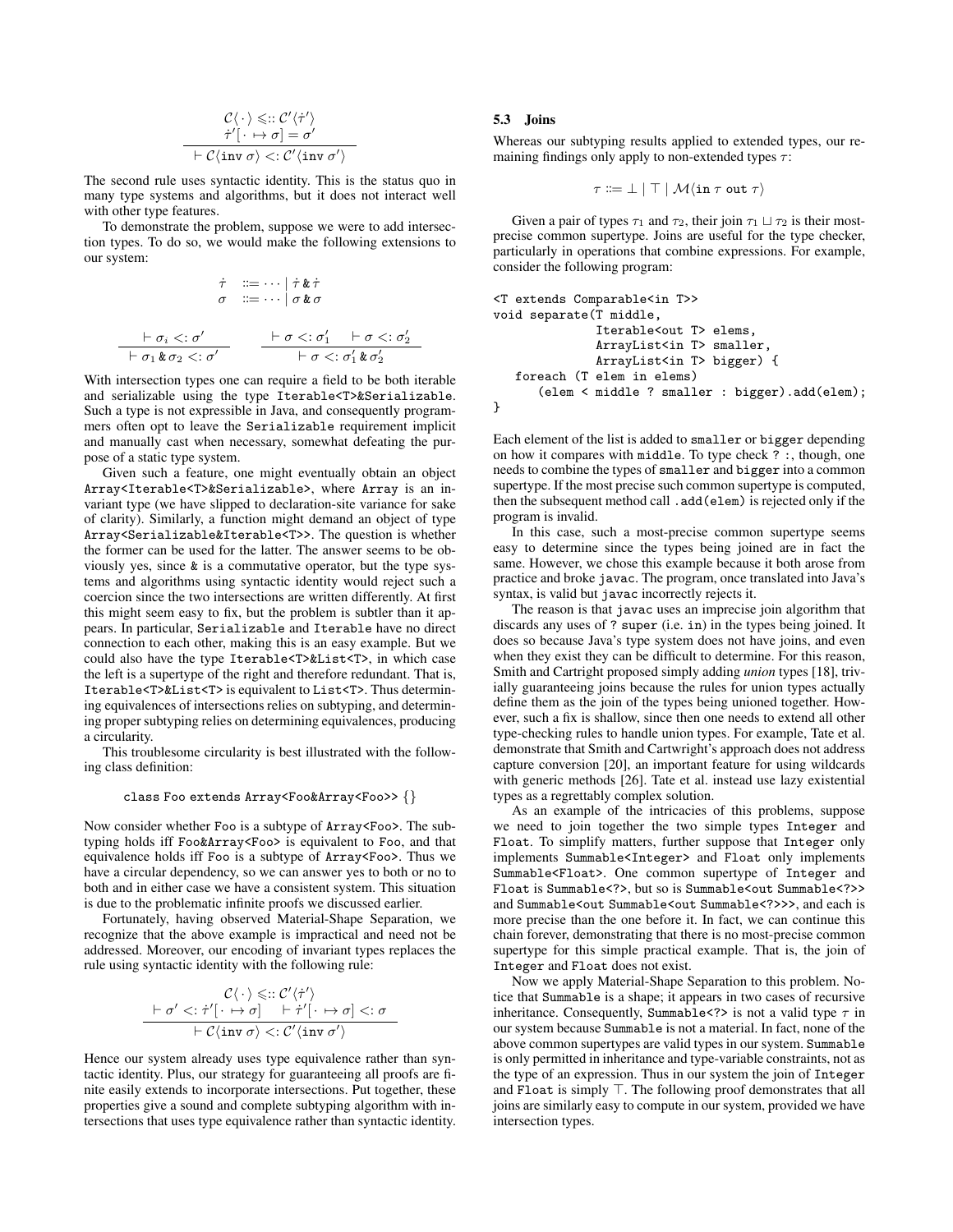Theorem 2. *Under Material-Shape Separation, our type system extended with intersection types has computable joins for all types*  $\tau_1$  *and*  $\tau_2$  *with respect to other types*  $\tau$ *.* 

*Proof.* The algorithm is the following: (1) if either  $\tau_j$  is  $\bot$ , then the join is  $\tau_k$  where  $j \neq k$ ; (2) if either  $\tau_j$  is  $\top$ , then the join is  $\top$ ; (3) if either  $\tau_j$  is  $\tau \& \tau'$ , then the join is  $(\tau \sqcup \tau_k) \& (\tau' \sqcup \tau_k)$  where  $j \neq k$ ; (4) otherwise, each  $\tau_j$  must be of the form  $\mathcal{M}_j \langle \text{in } \tau_i^j \text{ out } \tau_o^j \rangle$ , and the join is

$$
\bigotimes\limits_{\mathcal{M}_1\left(\cdot\right)\leqslant::\mathcal{M}'\left\langle\tau'_1\right|,\atop \mathcal{M}_2\left(\cdot\right)\leqslant::\mathcal{M}'\left\langle\tau'_1\right|,\atop \forall\tau'_1\left[\cdot\mapsto\tau_i^1;\tau_o^1\right]\sqcup\tau'_2\left[\cdot\mapsto\tau_i^2;\tau_o^2\right]\right\rangle
$$

This algorithm can easily be shown to terminate reusing the second component of the measure used for subtyping. Once again, well-foundedness of material inheritance is the critical feature. Note that the large intersection only ranges over inherited materials rather than all classes/interfaces, which is safe to do because other types  $\tau$  are only comprised of materials. This is how we avoid the issue of recursive inheritance via shapes.

The key step for proving the algorithm correct is proving that joins distribute through intersections. Ignoring  $\bot$  and  $\top$  at the moment for simplicity, any type  $\tau$  is essentially of the form  $\&_{i} \tau_{i}$ where each  $\tau_i$  is an instantiation of some material and i ranges over some finite number. Given two such types  $\&_{i} \tau_{i}$  and  $\&_{k} \tau_{k}'$ , it is easy to prove that  $\oint_{C_i} \tau_i \leq \oint_{C_k} \tau_k''$  can only hold if for all k there exists some i such that  $\tau_i$  is a subtype of  $\tau_k''$ . So, if  $\&&k \tau_k''$ is a common supertype of  $\oint_{C_i} \tau_i$  and  $\oint_{C_j} \tau'_j$ , then for each k there exists some i and some j such that  $\tau_k''$  is a common supertype of  $\tau_i$ and  $\tau'_j$ . Thus  $\&_{k} \tau''_k$  is a common supertype of  $\&_{i,j} \tau_i \sqcup \tau'_j$ , from which the result follows.

The reader might take issue with our use of intersection types, which allowed us to avoid computing the *meet*, or least-precise common subtype of two types. Indeed, many languages impose restrictions on multiple inheritance, and unrestricted intersection types can be used to violate invariants that would otherwise hold such as single-instantiation inheritance for arbitrary types. Additional subtleties surrounding intersection types include uninhabitable intersections, which a precise type system would replace with ⊥. These issues are rather specific to details of a given language design, so their discussion lies outside the scope of this paper, but we have found Material-Shape Separation to be useful in these settings. Here we used unrestricted intersection types because they are necessary for handling arbitrary multiple inheritance.

Note that, although in the case of subtyping we only provided an alternative to existing approaches to guaranteeing decidability, in the case of joins none of those existing approaches guarantee the existence, let alone the computability, of joins. Even the simple example before with Integer and Float proved problematic in those systems.

#### 5.4 Type Variables and Constraints

So far we have managed to avoid the issue of type variables, a rather important concept given the topic of F-bounded polymorphism. We did so because we can view type variables simply as abstract classes/interfaces. Upper-bound constraints on type variables translate to inheritance clauses on these type variables. There is a technical issue with the use of top-level use-site variance permitted in constraints but not in inheritance clauses, but this is purely grammatical and easy to accommodate. Lower-bound constraints on type variables can sometimes translate to locally adding inheritance clauses to the constraining class/interface.

To illustrate our perspective, recall the code from Section 3.2:



Figure 4. Higher-kinded types

|       | interface Comparable $\langle E \rangle$ $\langle \rangle$ |
|-------|------------------------------------------------------------|
| class | $Vector < E > \{\}$                                        |
| class | Matrix <e comparable<e="" extends="">&gt;</e>              |
|       | extends Vector <vector<e>&gt; {}</vector<e>                |
| class | Float extends Comparable $\times$ Float > $\{\}$           |
|       |                                                            |

Inside the body of Matrix, the type variable E is in scope. Various types will reference E, and subtyping will need to take its constraint into account. To integrate this into our formalism, note that if E were a class/interface  $C$  with the inheritance clause E <:: Comparable<E> then Material-Shape Separation would still hold. Thus, subtyping will still be decidable. If E had a lower bound such as Integer, then subtyping would still be decidable since adding the inheritance clauses  $Inter{Integer} < :: E$  and (transitively required) Integer <:: Comparable<E> still satisfies Material-Shape Separation.

Note that a lower bound such as Vector<Integer> cannot be translated like above into our formalization of inheritance, so our current proof does not extend to such lower bounds. However, our formalism could be extended to handle such lower bounds by treating them like inheritance clauses when generating the usage graph (extending the definition of Material-Shape Separation) and when defining the measure of variables (extending our proof strategy). The one caveat is that shapes cannot be used in lower bounds for this strategy to work. Indeed, if Foo inherited Shape<Foo> and X had lower bound Shape<out X>, then there would be an infinite proof that Foo is a subtype of X.

#### 5.5 Higher Kinds

With this strategy of viewing type variables as abstract classes/interfaces, we can extend type variables to having higher kinds since class/interface names are essentially higher-kinded types. One could declare a parameterized type variable C<X> and require it to extend Iterable<X> so that C represents some iterable generic class/interface. One could even further constrain C<X> to extend Equatable<C<X>> so as to ensure this kind of collection comes with a semantics and decision algorithm for equality. One only needs to prove that higher-kinded subtyping [17] is decidable.

Unfortunately, higher-kinded subtyping is not decidable with extended types. To understand why, consider the following definitions (using declaration-site variance for the sake of convenience):

```
shape Shape\{ \}material Mayhem<Q : * -> *>
        extends Shape<Q<Mayhem<Q>>> {}
```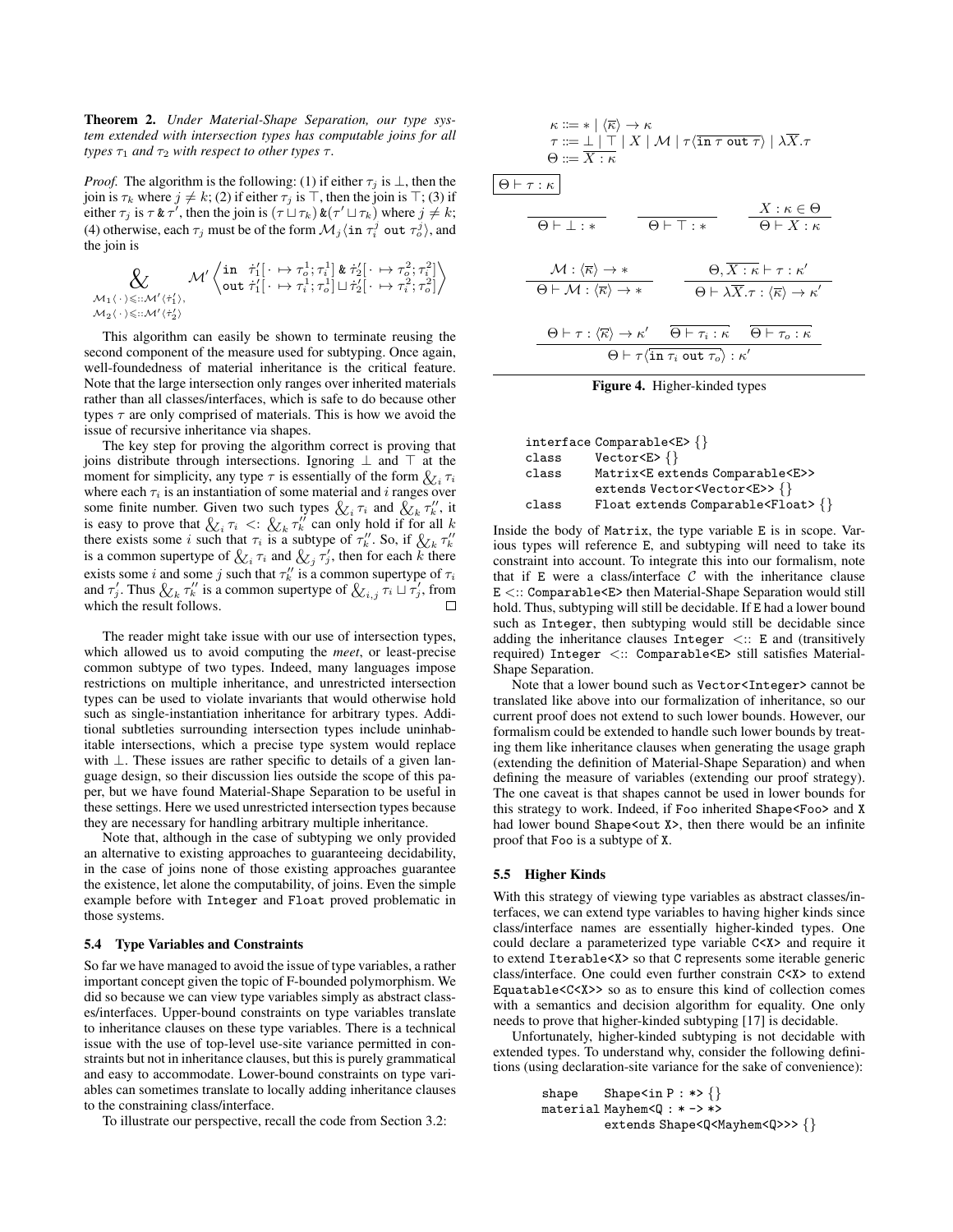

Figure 5. Subtyping rules for higher-kinded types

Note that Shape itself has kind  $* \rightarrow *$ , so Mayhem<Shape> is a valid type of kind ∗. Consider, then, whether Mayhem<Shape> is a subtype of Shape<Mayhem<Shape>>>. We can prove this with the following infinite derivation (making intermediate steps explicit):

Mayhem<Shape> <: Shape<Mayhem<Shape>>> ⇓ (*inheritance*) Shape<Shape<Mayhem<Shape>>> <: Shape<Mayhem<Shape>> ⇓ (*contravariance*) Mayhem<Shape> <: Shape<Mayhem<Shape>>> . . .

This example exploits the fact that Shape can be used as an argument to a higher-kinded parameter that can be used without restriction in order to violate our invariant that shapes are never introduced by expanding inheritance.

Fortunately, due to Material-Shape Separation we can adapt our earlier proof strategy to a higher-kinded type system without nested shapes. We formalize this higher-kinded type system in Figure 4 and its subtyping rules in Figure 5. For the sake of algorithmic simplicity, we present the minimal form of type-level computation necessary for the system to work as expected; this minimality is not necessary for our proof strategy below. We use  $^-$  to indicate "some number of", being consistent with that unknown number across multiple uses of  $\frac{3}{x}$  within a rule, and similarly for  $\frac{3}{x}$ . For example, in the rule for variables,  $\lceil$  represents the number of applications to the variable  $X$ , and  $^-$  represents the number of arguments in each of those applications. The premises indicate that each cor-





responding pair of in (or out) arguments of each corresponding pair of applications must be supertypes (or subtypes).

Theorem 3. *Under Material-Shape Separation, all proofs of subtyping as specified in Figure 5 are finite.*

*Proof.* As before, our strategy is to identify a measure for types such that the sum of the measures of the types being compared always decreases as the syntax-directed algorithm progresses. We no longer need to consider nested uses of shapes, but now we must consider higher-kinded types. To do so, we assign a type  $\tau$ of kind  $\kappa$  a measure  $|\tau|$  of type  $\kappa$ [\*  $\mapsto \mathbb{N}$ ]. For example, a type  $\hat{\tau}$  of kind  $\langle *, * \rangle \rightarrow *$  is assigned a measure  $|\hat{\tau}|$  of type  $\mathbb{N} \times \mathbb{N} \rightarrow \mathbb{N}$ . The intuition is that if  $\hat{\tau}$  were applied to types with measures m and n then  $|\hat{\tau}|(m, n)$  is the measure of the applied type.

We define this measure in Figure 6 (reusing type-variable names as measure-variable names). The challenge is to prove that this measure is well defined. To do so, observe that the definition of the measure function  $M_{\mathcal{M}}$  for a material constructor  $\mathcal M$  only references measure functions for materials used in the inheritance clauses of M. Due to Material-Shape Separation, we can assume that those material functions are terminating, thereby making  $M_{\mathcal{M}}$ a terminating function as well. Structural induction then easily demonstrates that the measure is well defined on all types.

This measure on types can be adapted into a measure on subtyping judgements. We define the measure of a subtyping judgement  $\overline{X:\kappa} \vdash \tau \lt: : \tau': *$  to be  $(|\tau| + |\tau'|)[\overline{X \mapsto 0}]$ . Note that we only define this measure for subtyping judgements of kind ∗. This is because we view the only rule applicable to other kinds as intermediate since by structural induction on the kind it simply introduces fresh variables until the types being compared have kind ∗.

Finally, one can easily verify that for each rule the measure of the premises (after processing the rule for introducing fresh variables) is always strictly less than the measure of the conclusion, thereby guaranteeing that any proof must be finite even if infinite proofs were permitted. П

The proof for computable joins extends similarly. Thus, by separating materials and shapes we are able to add a powerful, fully functional feature to our type system with minimal effort.

# 6. Future Work

We have shown that the separation of materials and shapes is practical, with a broad survey demonstrating its compatibility with existing code and with anecdotes offering insight into why this pattern arises. We have also shown that this separation simplifies and improves various core typing algorithms even in the presence of in-

 $\tau \leadsto \tau$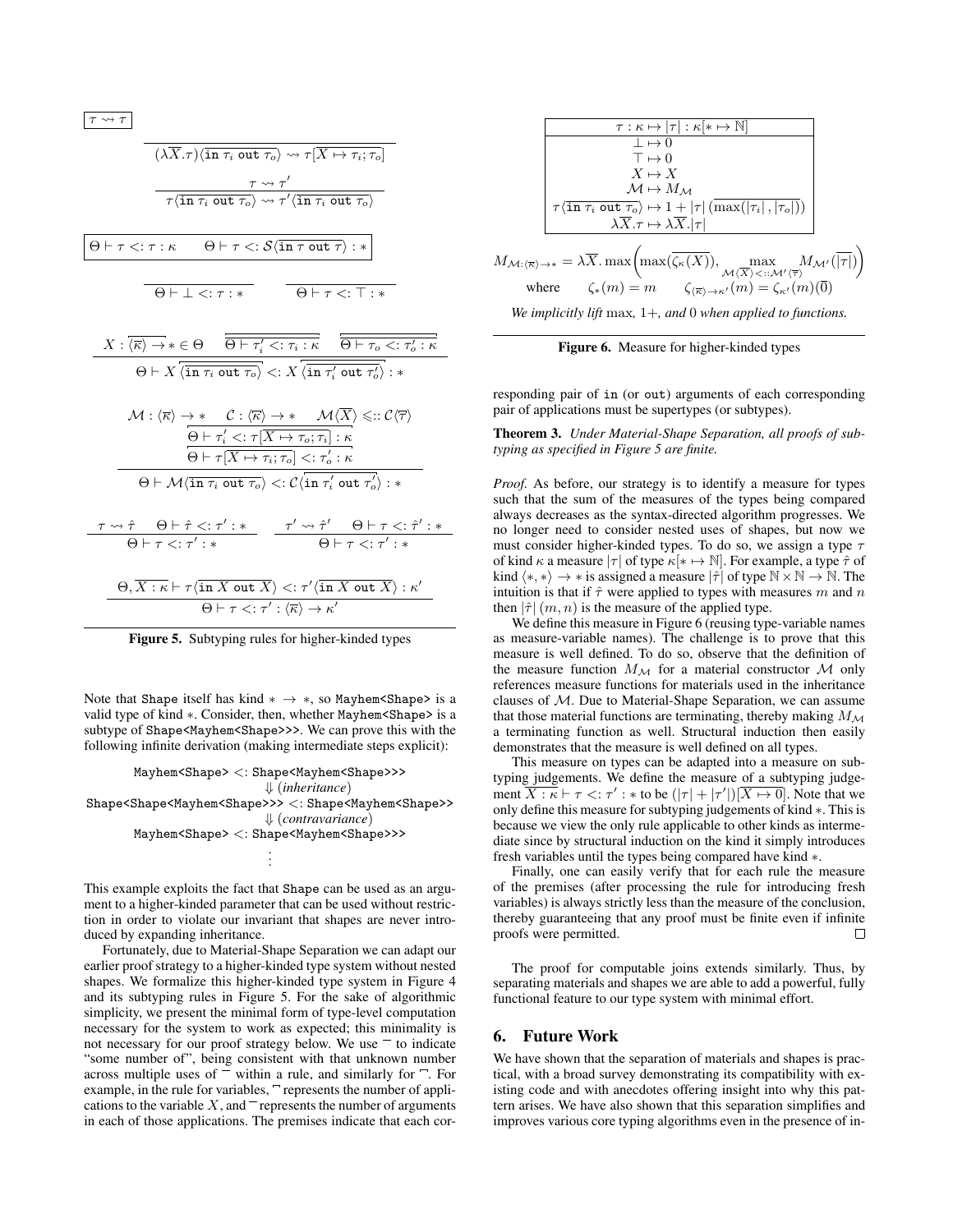tersection types and higher-kinded type variables. Now we present new type features that may be made possible by our findings.

### 6.1 Conditional Inheritance

Although Material-Shape Separation solves a number of open typechecking problems, our initial motivating use case remains unsolved. Recall that we wanted a type-safe way to make Lists have equality whenever their elements have equality. We believe we could apply our findings to conditional inheritance to produce an effective solution. Here is how our example might look like using conditional inheritance:

interface List<out T>  $\{ \ldots \}$ extends Equatable<List<T>> given T extends Equatable<T> {...}

This seems ideal, something akin to Haskell's type classes [28], but now consider our Tree specification once again. The question again is whether Tree extends Equatable<Tree>. Since Tree extends List<Tree>, this holds provided List<Tree> extends Equatable<Tree>. According to the above specification, List<Tree> extends Equatable<List<Tree>> (a subtype of Equatable<Tree>) *provided* Tree extends Equatable<Tree>. And now we are back where we started. Once again we are building a valid, yet infinite proof.

cJ and JavaGI have already made an effort to incorporate conditional inheritance [9, 29]. However, cJ has no proof for decidable type checking (and appears to be undecidable), and the above example causes the JavaGI compiler to stack overflow even though the language has a proof of decidability. Most likely this is because a decision algorithm for the above would at least need to track all entailments and subtypings currently being processed and continually check these for repeats in order to identify when inside a cyclic infinite proof, a rather expensive and complicated process. Even if implemented correctly, this approach is most likely brittle and may not be able to extend to systems where type equivalence does not imply syntactic identity.

We believe conditional inheritance would be decidable in our system. In particular, we disallow the problematic recursive specification of Tree in Section 5.1, instead encouraging the following:

```
class Tree extends Equatable<Tree> {
      List<Tree>children() \{ \ldots \}Boolean equals (Tree that) \overline{\left(}return children().equals(that.children());
       }
}
```
This implementation provides predictable, understandable behavior. Furthermore, in the case of shapes, we believe it would be possible to override a default implementation locally without ever producing any semantic inconsistency via variance and subtyping, since shapes may not occur as type arguments. Nonetheless, there are many subtleties to explore both in terms of type checking and in terms of run-time implementation, so we defer detailed investigation to future work.

### 6.2 Decidable Intraprocedural Type Inference

With computable joins, we have the beginnings of decidable intraprocedural type inference. Ideally one would be able to take a function whose context is well established, including types for parameters and an explicit return type, and determine whether it type checks without needing any type annotations in its body. There are two major challenges we foresee for completing this goal. First, one must design an object-oriented type system with principal types, which requires addressing practical issues such as overloading, as well as theoretical issues such as type-argument inference. Second, one must infer the types of loop variables whenever typeable. This latter challenge may prove very difficult since, even given Material-Shape Separation, subtyping is still not well founded despite all proofs being finite. For example, Array<in Object> is a subtype of Array<in Array<in Array<in Object>>>, which is only the beginning of an infinite progression. Nonetheless, Material-Shape Separation drastically simplifies the forms that subtyping constraints can take, so we believe it may be a first step towards decidable intraprocedural type inference for object-oriented languages. Such a feature would not only make programming in staticallytyped languages more convenient, but would also enable one to dynamically incorporate untyped code into typed systems by type checking it at run time without error.

### 6.3 Virtual Types

Virtual types are, in summary, the idea that objects can have types as members [12, 13]. For example, each graph object could have a member V indicating the type of its own vertices. Self types are a special form of virtual types, and type families are a means to approximate virtual types with F-bounded polymorphism.

There are many ways to implement the concept of virtual types within a type system [2, 10, 16, 23–25]. For example, with significant effort one can encode virtual types using the implicit constraints [20] of Java's wildcards combined with wildcard capture [26], or much more simply one can use Scala's path-dependent types [16]. Regardless of the specifics, any encoding of virtual types must address their many subtleties, such as those relating to wildcards as described by Tate et al. [20]. We posit that Material-Shape Separation may alleviate these subtleties. For example, by incorporating the constraints on the virtual types of a class/interface into the usage graph and measure, we might be able to extend the definition of Material-Shape Separation and the proof of decidable subtyping to virtual types. With further investigation, one might be able to support constrained virtual types without sacrificing principles such as decidability.

## 7. Related Work

Previous work in this area has focused primarily on algorithmic issues. Kennedy and Pierce mapped the boundary of decidable subtyping, giving three forms of restrictions each of which would guarantee decidability [11]. These provided subsequent works, ours included, a firm basis for future explorations.

Wehr et al. built JavaGI, adding conditional inheritance to the type system [29], and incorporating Kennedy and Pierece's results to achieve the decidability missing from cJ [9]. However, probably due to the complexity of the underlying algorithms, the implementation of their type checker does not match the specification. Our results suggest that acknowledging the separation between materials and shapes might help to repair and simplify their implementation.

Smith and Cartwright identified problems specific to typeargument inference in Java and proposed an extension to the type system with corresponding algorithms [18]. In particular, Java wildcards do not admit joins, so Smith and Cartwright proposed adding union types to Java's type system, though these introduce complications elsewhere in the type system [20]. Our finding is that, by not allowing shapes as type arguments, we admit and can compute joins without the need for union types. This change could be incorporated into Smith and Cartwright's algorithms.

Most recently, Tate et al. identified nested contravariance as a source of complications [20]. Removing it, they found, would make subtyping decidable in a manner compatible with existing code bases. Yet their restrictions significantly restrict contravariance and are strongly influenced by corner cases. Like Smith and Cartwright, Tate et al.'s proposal does not admit joins, nor does it extend to the many features we have addressed in this paper.